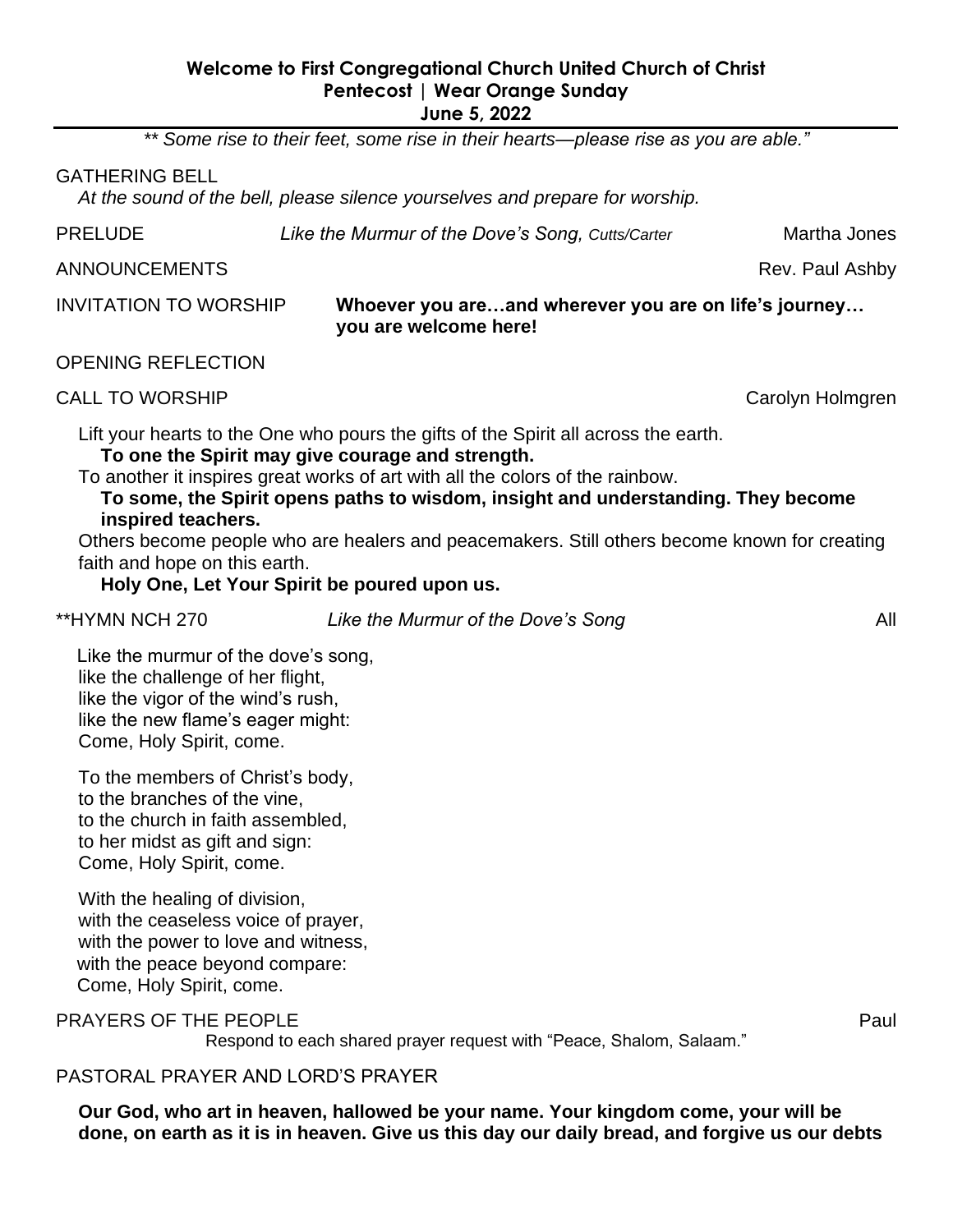#### **as we forgive our debtors. And lead us not into temptation, but deliver us from evil, for yours is the kingdom and the power and the glory, forever. Amen.**

| <b>INVITATION TO OFFERING</b> |                                                                                                                                                                      | Carolyn              |  |
|-------------------------------|----------------------------------------------------------------------------------------------------------------------------------------------------------------------|----------------------|--|
| <b>OFFERTORY</b>              | Send Down the Fire, Marty Haugen                                                                                                                                     | Pam and Congregation |  |
|                               | Send down the fire of your justice,<br>send down the rains of your love.<br>Come send down the Spirit, breathe life in your people<br>and we shall be people of God. |                      |  |
| **DOXOLOGY                    | Hal-le, hal-le hal-le-lu-ja.                                                                                                                                         | All                  |  |

#### \*\*PRAYER OF DEDICATION Carolyn

**Holy One, from our many different backgrounds, you call us to live in unity, while at the same time loving diversity. By Your Spirit, grant us the blessing of unity within diversity. Let everyday of our life be an unfolding of the gifts and Spirit of Pentecost. Amen.**

#### SCRIPTURE Acts 2:1-8:12 - 21 Carolyn

When the day of Pentecost had come, they were all together in one place. And suddenly from heaven there came a sound like the rush of a violent wind, and it filled the entire house where they were sitting. Divided tongues, as of fire, appeared among them, and a tongue rested on each of them. All of them were filled with the Holy Spirit and began to speak in other languages, as the Spirit gave them ability.

Now there were devout Jews from every nation under heaven living in Jerusalem. And at this sound the crowd gathered and was bewildered, because each one heard them speaking in the native language of each. Amazed and astonished, they asked, "Are not all these who are speaking Galileans? And how is it that we hear, each of us, in our own native language? All were amazed and perplexed, saying to one another, "What does this mean?" But others sneered and said, "They are filled with new wine."

But Peter, standing with the eleven, raised his voice and addressed them, "Men of Judea and all who live in Jerusalem, let this be known to you, and listen to what I say. Indeed, these are not drunk, as you suppose, for it is only nine o'clock in the morning. No, this is what was spoken through the prophet Joel: 'In the last days it will be, God declares, that I will pour out my Spirit upon all flesh, and your sons and your daughters shall prophesy, and your young men shall see visions, and your old men shall dream dreams. Even upon my slaves, both men and women, in those days I will pour out my Spirit; and they shall prophesy. And I will show portents in the heaven above and signs on the earth below, blood, and fire, and smoky mist. The sun shall be turned to darkness and the moon to blood, before the coming of the Lord's great and glorious day. Then everyone who calls on the name of the Lord shall be saved.'"

| <b>MESSAGE</b>      | God's Spirit Gets Poured All Over the Place                                                                        |  |
|---------------------|--------------------------------------------------------------------------------------------------------------------|--|
| <b>HYMN NCH 292</b> | All                                                                                                                |  |
|                     | Breathe on me, Breath of God, fill me with life anew<br>That I may love the way you love and do what you would do. |  |
|                     | Breathe on me. Breath of God, until my heart is pure                                                               |  |

Breathe on me, Breath of God, until my heart is pure, until with you I will one will, to do and to endure.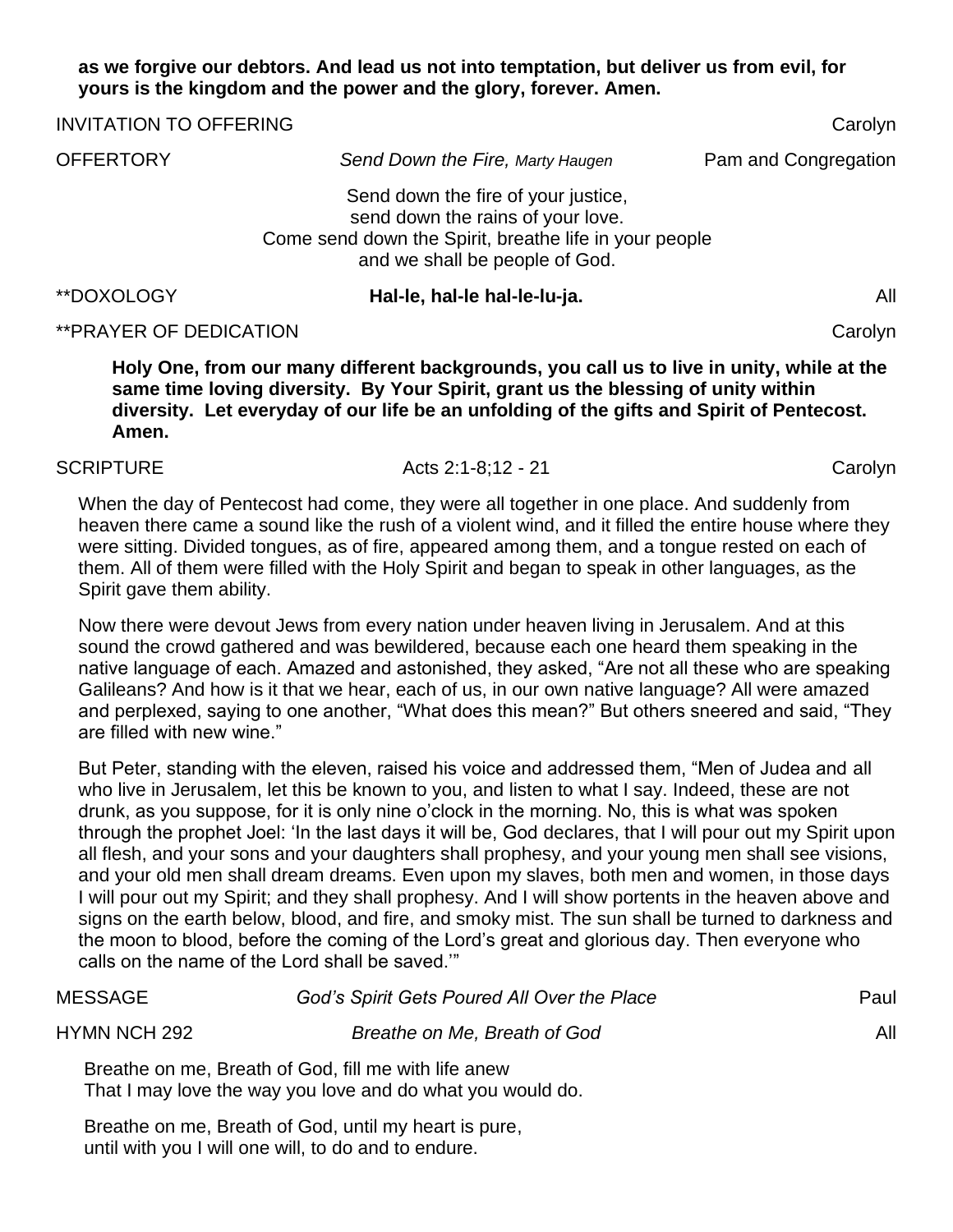Breathe on me, Breath of God, stir in me one desire: that every earthly part of me may glow with holy fire.

Breathe on me, Breath of God, so shall I never die, but live with you the perfect life of your eternity.

#### **COMMUNION**

## \*\*HYMN *If We Just Talk of Thoughts and Prayers* (tune: *O Waly, Waly*) All

If we just talk of thoughts and prayers And don't live out a faith that dares, And don't take on the ways of death, Our thoughts and prayers are fleeting breath.

If we just dream of what could be And do not build community, And do not seek to change our ways, Our dreams of change are false displays.

If we just sing of doing good And don't walk through our neighborhood To learn its hope, to ease its pain, Our talk of good is simply vain.

God, may our prayers and dreams and songs Lead to a faith that takes on wrongs --- That works for peace and justice, too. then will our prayers bring joy to you.

## \*\* BENEDICTION Paul

UNISON SUNG BENEDICTION *World Peace Prayer* 

Lead us from death to life, from falsehood to truth, From despair to hope, from fear to trust. Lead us from hate to love, from war to peace, Let peace fill our hearts, let peace fill our world, Let peace fill our universe!

Acknowledgements

Unless otherwise noted, music reprinted and/or streamed with permission. OneLicense #A-709231. All rights reserved.

- *Like the Murmur of the Dove's Song*. Tune: *Bridegroom* by Peter Cutts. Setting by John Carter © 1965 and this arr. 1995, Hope Publishing Company. #14287
- *Like the Murmur of the Dove's Song*. Tune: *Bridegroom* by Peter Cutts © 1989, Hope Publishing Co. Text: Carl P. Daw © 1982, Hope Publishing Co. OneLicense #40840
- *Send Down the Fire.* Words and music by Marty Haugen © 1989, 1990, GIA Publications, Inc.
- *Breathe on Me, Breath of God.* Tune: Trentham, Robert Jackson, 1894. Text: Edwin Hatch, 1886, alt. Public domain.
- *If We Just Talk of Thoughts and Prayers*. Tune: *O Waly, Waly*, traditional English melody. Words: Carolyn Winfrey Gillette © 2017 by Carolyn Winfrey Gillette. All rights reserved. Used with permission.
- *Lead Us from Death to Life* (*World Peace Prayer*). Words of refrain by Satish Kumar. Tune by Marty Haugen © 1985 GIA Publications, Inc. OneLicense #00191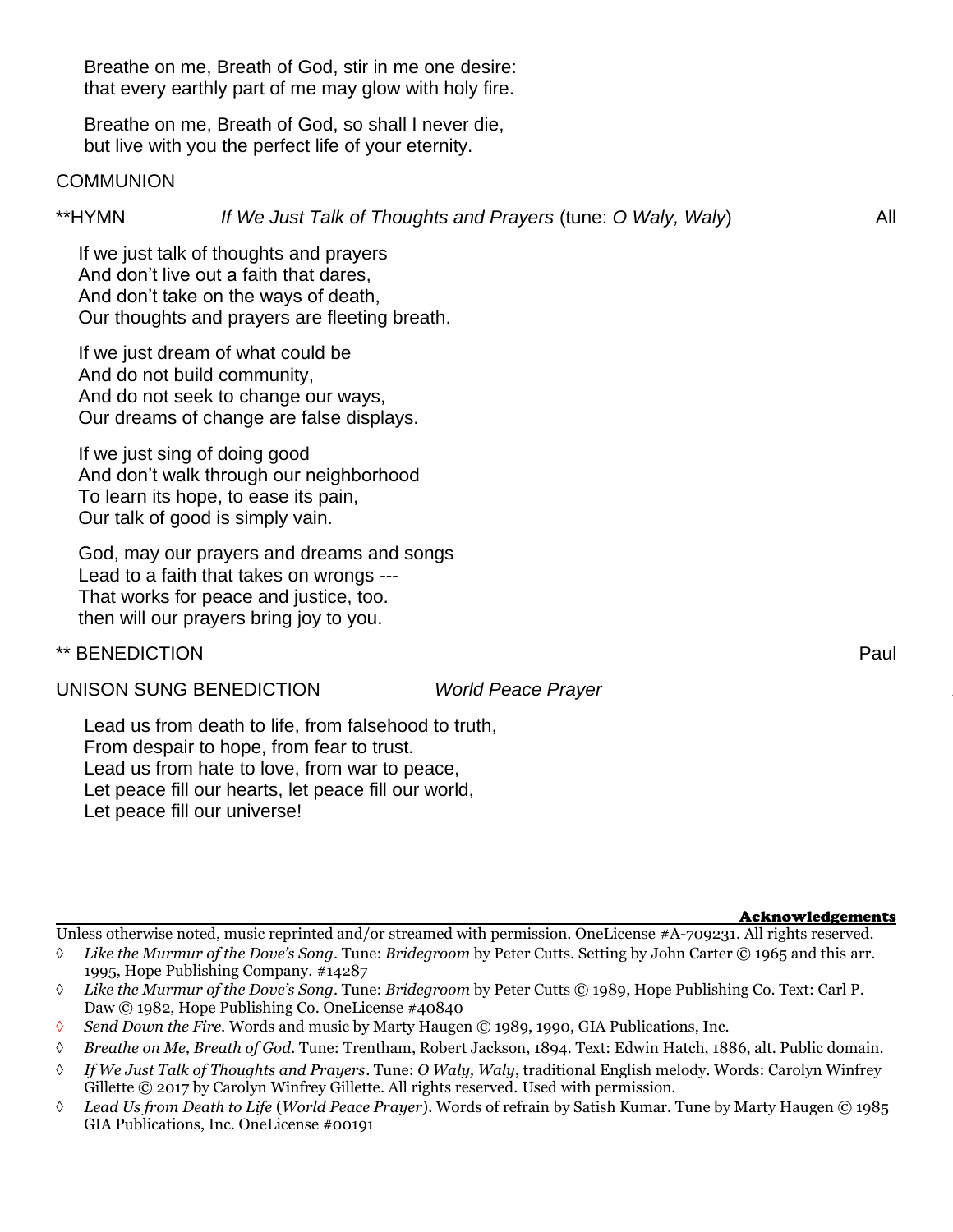#### Today's Worship Leaders

preacher Paul Ashby liturgist Carolyn Holmgren musician Martha Jones

## FCUCC Staff

| senior pastor                                   | revpaulashby@yahoo.com | Rev. Paul Ashby                                |
|-------------------------------------------------|------------------------|------------------------------------------------|
| choir & bell director                           | topcatkc@aol.com       | Karen Caton                                    |
| custodian                                       |                        | Anna Driggs                                    |
| office administrator                            | office@uccgi.org       | <b>Beth Rakestraw</b>                          |
| volunteer financial clerks<br>music coordinator | finance@uccgj.org      | Nancy Palubicki & Martha Jones<br>Martha Jones |
|                                                 |                        |                                                |

# Pastoral Care

## *To call Pastor Paul:*

- ➢ *His new cell phone, 970-793-8638. [Paul prefers calls over texts]*
- ➢ *His extension at church, 970-242-0298, x104.*
- ➢ *Home landline, 970-200-2668. [Paul is always up until midnight, do not be shy about calling late when there is need.]*

*To share a prayer request with the congregation, contact Beth Rakestraw, office@uccgj.org or 970- 242-0298 x 105.*

#### Announcements

*Contact: Beth Rakestraw, Office Administrator, office@uccgj.org*

**Guest WiFi Access** | The name of our guest WiFi is FCUCCguest; the password is "welcomeall." **Join us for Coffee Hour after worship |** You must be up to date with vaccinations to attend all church social events including Coffee Hour.

**New Directory Update** | For the next several Sundays, a draft of the new directory will be available for your review. I'd like congregants to review their photos and contact information, make any necessary corrections, and initial next to the entries to show it has been reviewed. Your initials will also express your permission for your photo and contact information to appear in the directory. Arrangements for new photos or retakes can be made at that time. Thank you! ~Beth

**Mission & Outreach June Collection** | June is the 3rd month of the 2<sup>nd</sup> quarter of the year, and Mission and Outreach continues to focus on **Solidarity, Not Charity.** For June, we will be collecting items to create hygiene packs. Watch Church Chat for more details.

**Mission & Outreach Ongoing Collections for Solidarity, Not Charity | We currently collect** hotel and personal size toiletries, water/milk jugs with their lids and plastic grocery bags for sleeping mats for Solidarity, Not Charity.

**June Collection for Catholic Outreach | Beverages |** With the weather heating up in the Valley, C.O. guests are thrilled to have a bottle or can of a refreshing beverage to take with them into the heat of their afternoons. Let's collect at least 100 cans or bottles or cartons of juice and/or soda, cold drinks, soft drinks, soda-pop (or whatever y'all called it back home) to share with our thirsty friends here in the Valley.